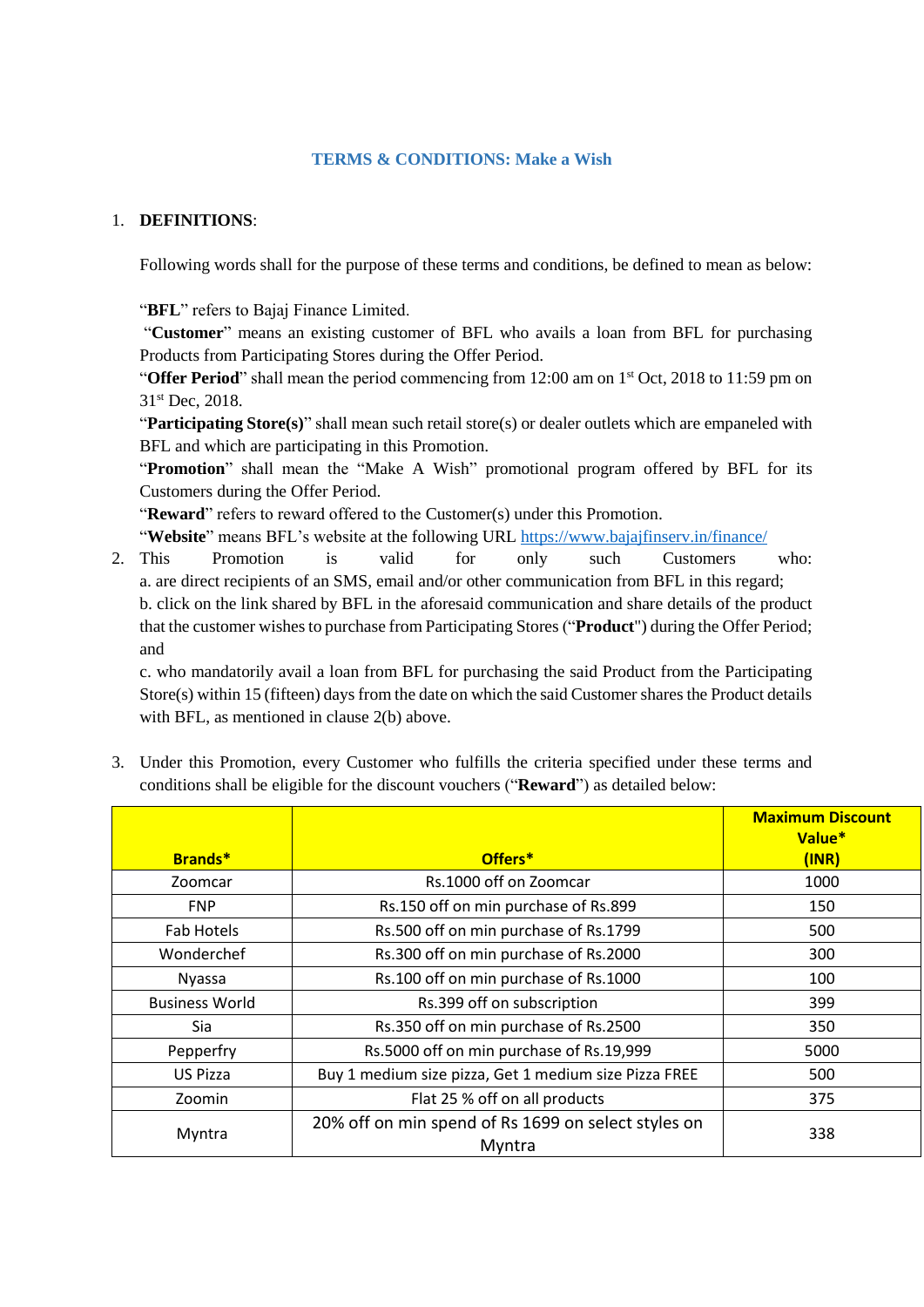| Shopclues    | 12 % off on min purchase of Rs.1000, max discount of<br>Rs.500                             | 500  |
|--------------|--------------------------------------------------------------------------------------------|------|
| Mobikwik     | 100% SuperCash on recharges & bill payments / 15%<br>SuperCash on recharge & bill payments | 200  |
| <b>Bata</b>  | Rs.150 off on min purchase of Rs.749                                                       | 150  |
| <b>IXIGO</b> | Rs.550 off on domestic flights                                                             | 550  |
| <b>IXIGO</b> | Rs.2000 off on international flights                                                       | 2000 |
| Thyrocare    | Aarogyam 1.2+ Blood Toxic Elements at Rs. 1500 for 1<br>person instead of Rs. 2400         | 1500 |
| Sia          | Rs.1000 off on minimum purchase of Rs.4499                                                 | 1000 |

## **\*The usage of Rewards shall be governed by the applicable terms and conditions governing the Reward which will be in addition to these terms and conditions.**

- 4. This Promotion is available only in select cities of India and is valid only for Indian citizens. This Promotion is not applicable in places wherever prohibited and / or on gifts / services for which such offers cannot be made available for any reason whatsoever.
- 5. The Promotion and the Rewards are available at the sole discretion of BFL and subject to changes as deemed fit by BFL, without any prior notice.
- 6. Participating in this Promotion is voluntary and the Customer is not bound to participate in this Promotion. There is no compensation for non-participation in the Promotion under any circumstances whatsoever.
- 7. For more information about the Participating Stores, please visit [https://www.bajajfinserv.in/store](https://www.bajajfinserv.in/store-locator)[locator](https://www.bajajfinserv.in/store-locator)
- 8. Notwithstanding anything contained in the Promotion thereunder or these terms and conditions, any images, representations, content etc. and all intellectual property rights pertaining thereto which belong to any third party, shall continue to vest with such party and by using such images, representations etc., BFL in no way claims any right whatsoever relating to such intellectual property.
- 9. The eligible Customers shall receive their Reward only upon disbursement of the loan amount availed under the Promotion by BFL to the Customer. A link to access the discount voucher Reward shall be shared with the Customer by BFL via SMS communication sent to their mobile number registered with BFL, within 30 (thirty) days from the date of the aforesaid disbursement of the loan amount.
- 10. All applicable taxes, fees and levies (excluding 'gift' tax or tax deducted at source, where applicable) will need to be solely paid by the Customer(s).
- 11. The tax deducted at source in respect of the Reward, where applicable, shall be paid by BFL.
- 12. Where the Customer has provided any incorrect information at the time of registration for the Promotion and/or at the time of collecting his/her Reward, then his/her selection is subject to cancellation.
- 13. This Promotion is a special offer for BFL Customers only and nothing contained herein shall prejudice or affect the terms and conditions of the Customer loan agreements. These terms and conditions shall be in addition to and not in derogation to the terms and conditions prescribed by BFL for the loan.